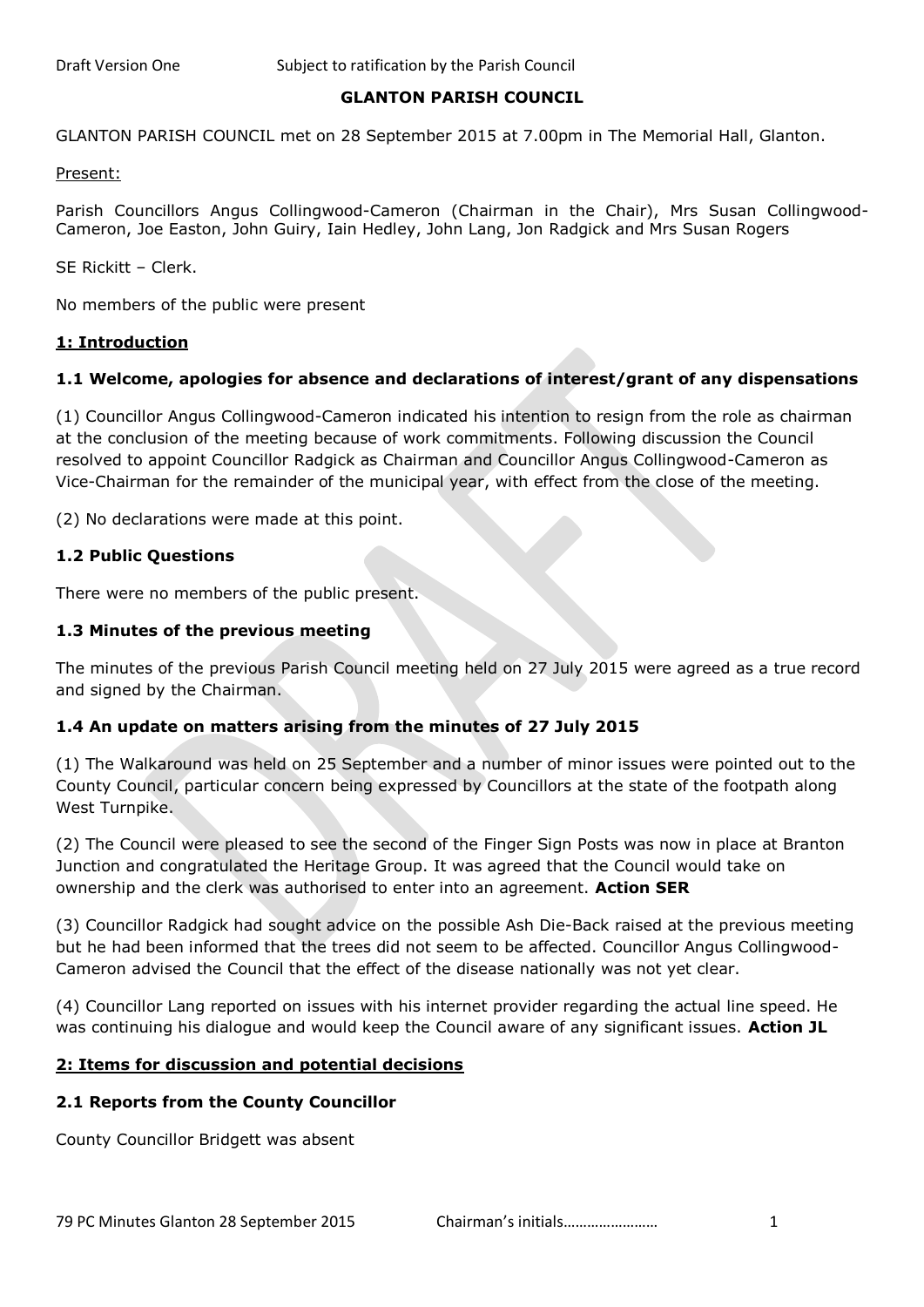## **2.2 Planning**

(1) There were no current planning applications to consider

(2) Councillor Radgick would examine pre-submission draft core strategy and would email his thoughts to Councillors. Neither Councillor Radgick nor the clerk expected any major new issues for the parish. **Action JR**

(2) The Council considered effect of approved application 14/03037/FUL [the construction of a single detached dwelling and access at land south of Camp Field Cottage] on the recorded public right of way. Having examined the *Definitive Map & Statement* Councillor Mrs Rogers informed the Council that the legal route went across the fields rather than via the headland as was generally assumed. Following discussion the Council agreed that it would welcome the landowners applying for a formal diversion of the entire route running south to the parish boundary. The Chairman will contact the landowners to suggest they commence the process with the County Council's rights of way officers. **Action ACC**

(3) The clerk reported the recent training for planning protocols and the general view that site meetings between Parish Councillors, the planning officer and a highways dept. officer would be the most effective way of consultation. The Council agreed that a threshold of ten units was too high for villages such as Glanton.

# **2.3 Report on mowing the grass bank by the telephone box**

This is now in hand and Councillor Easton will chase up an invoice. Councillors agreed that the wooden poppy should be removed following this year's Remembrance Day. **Action JE**

# **2.4 Security of the waste water plant**

The Council were very concerned to hear that workmen had recently discovered the body of a missing domestic dog in the tanks. Councillors were worried that if a dog could gain access then so could a child. The Council asked that the clerk contact Northumbrian Water Ltd to request more effective fencing. **Action SER**

# **2.5 Newsletter**

Councillors were reminded of the need to provide material to the editor. The Chairman will provide a short note of the decisions of the Council. **Action All/ACC**

# **3: Items for Information**

# **3.1 Forthcoming Village activities**

Councillor Easton reported that the coffee mornings and lunch clubs were continuing, and there was to be a Ceilidh on Friday 23 October 2015 to mark the 85<sup>th</sup> anniversary of the opening of the Memorial Hall.

# **3.2 Details of any meetings attended by Councillors or the clerk**

(1) Councillor Radgick had been unable to attend the Cluster Meeting on 16 September 2015 but having examined the minutes he had no significant issues to report.

(2) The clerk had attended the second Town and Parish Council Conference on 24 September at West Hartford Fire Station. He reported on his attendance at a session on Neighbourhood Planning which supported the Council's previous view that there was no reason to undertake the lengthy process of plan preparation for the parish.